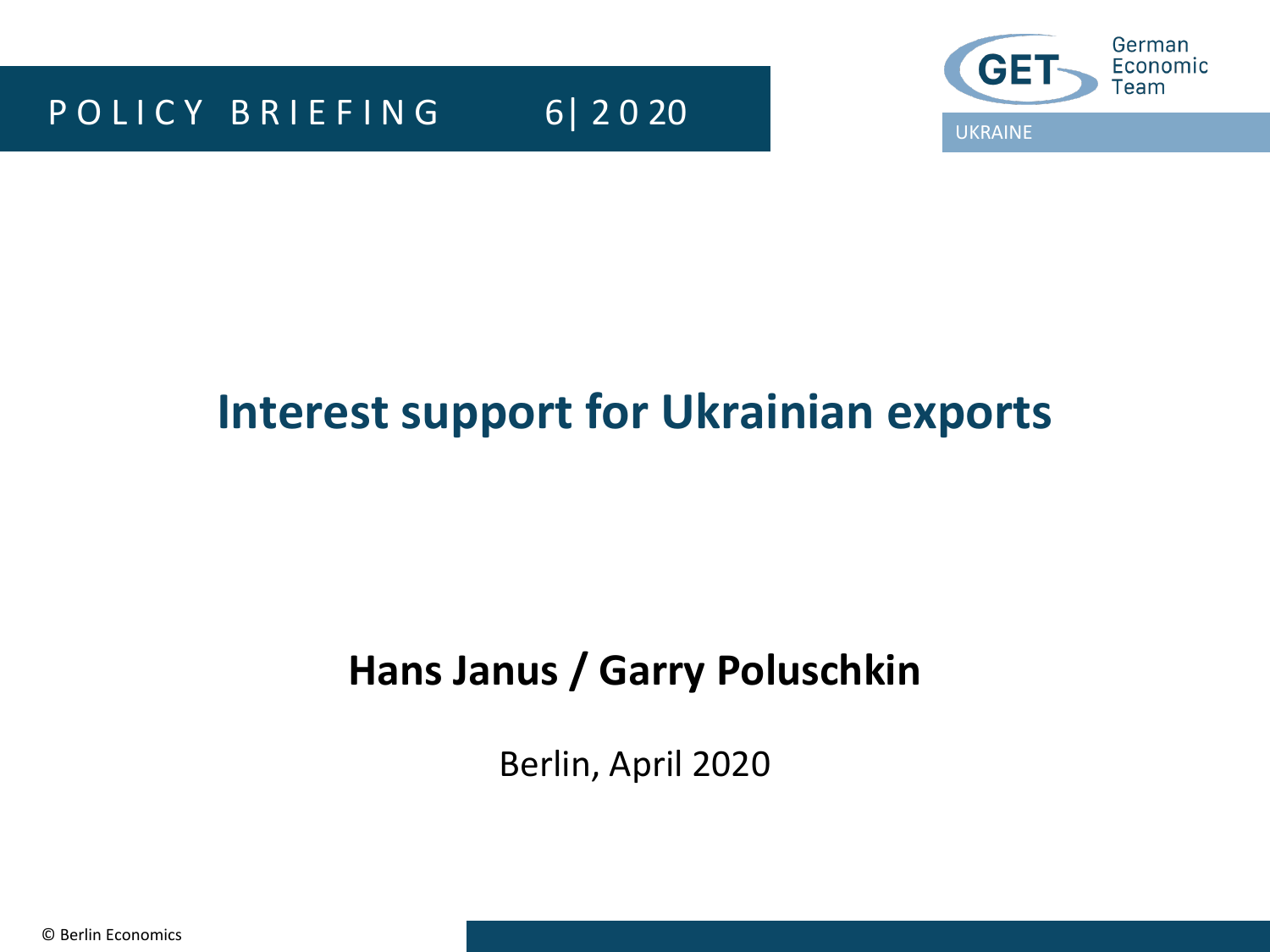### **Structure**

- 1. Introduction
- 2. Why interest support?
- 3. International framework for official financial support
- 4. OECD rules for CIRR based interest support
- 5. Structure of a CIRR system
- 6. Chances and limitations of a CIRR system
- 7. Practical recommendations for a CIRR system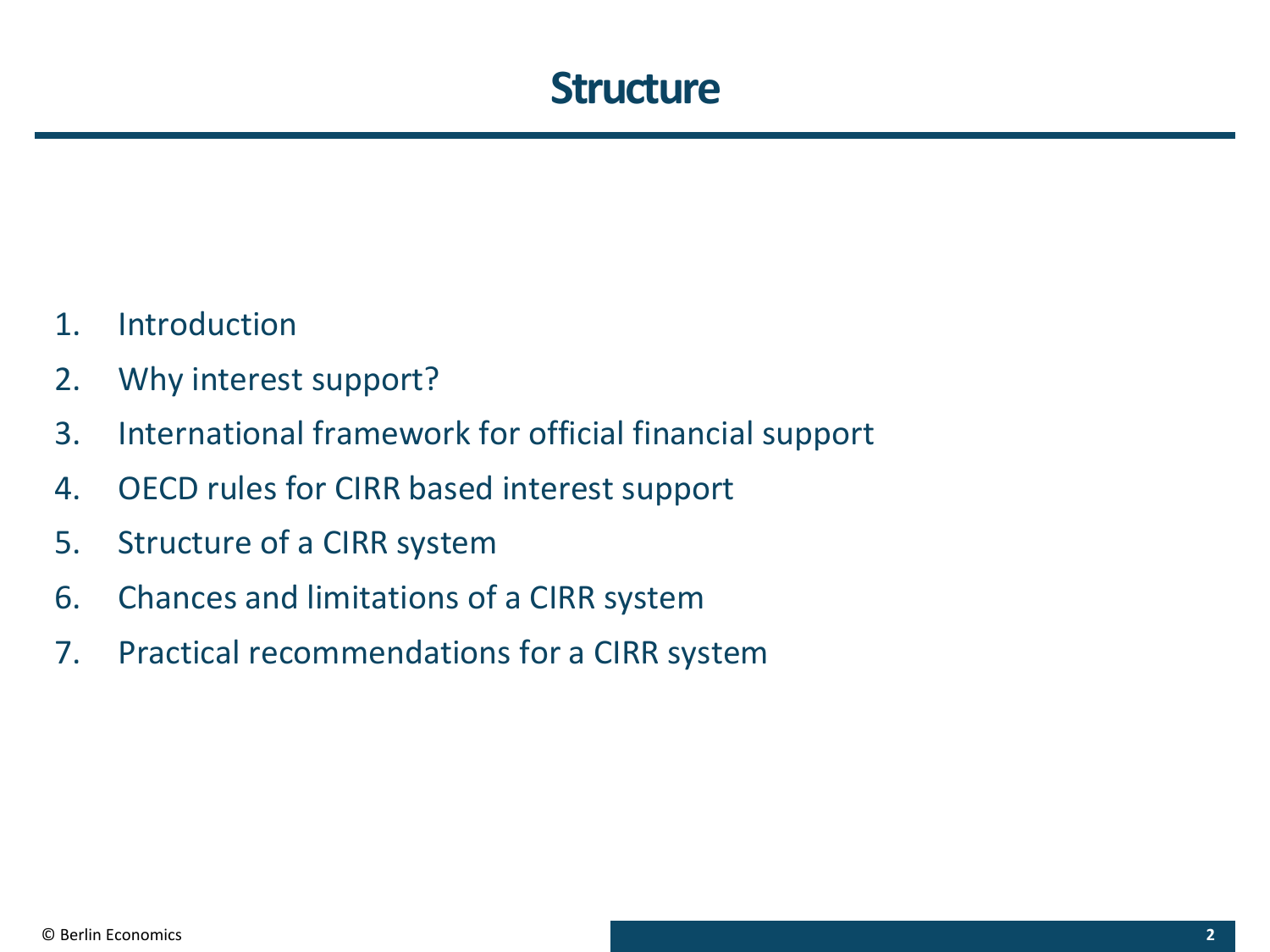# **1. Introduction**

#### **Background:**

- Long term fixed interest financing in one of the world's leading currencies is of utmost importance for financing of exports of capital goods
- Most exporters/lenders cannot absorb with their balance sheets the risk of changing costs for short term refinancing of medium/long term fixed interest export loans, particularly in times of rising interest rates
- The OECD's CIRR mechanism is a tool for government support for fixed income financing, shifting the risk of rising refinancing costs to the state

#### **Purposes of this Policy Briefing**

- Explanation of international regulatory framework for state support for export finance
- Demonstrating the CIRR methodology and basic features of its application
- Giving practical recommendations for a CIRR system for Ukraine, highlighting the chances and limitations of such a system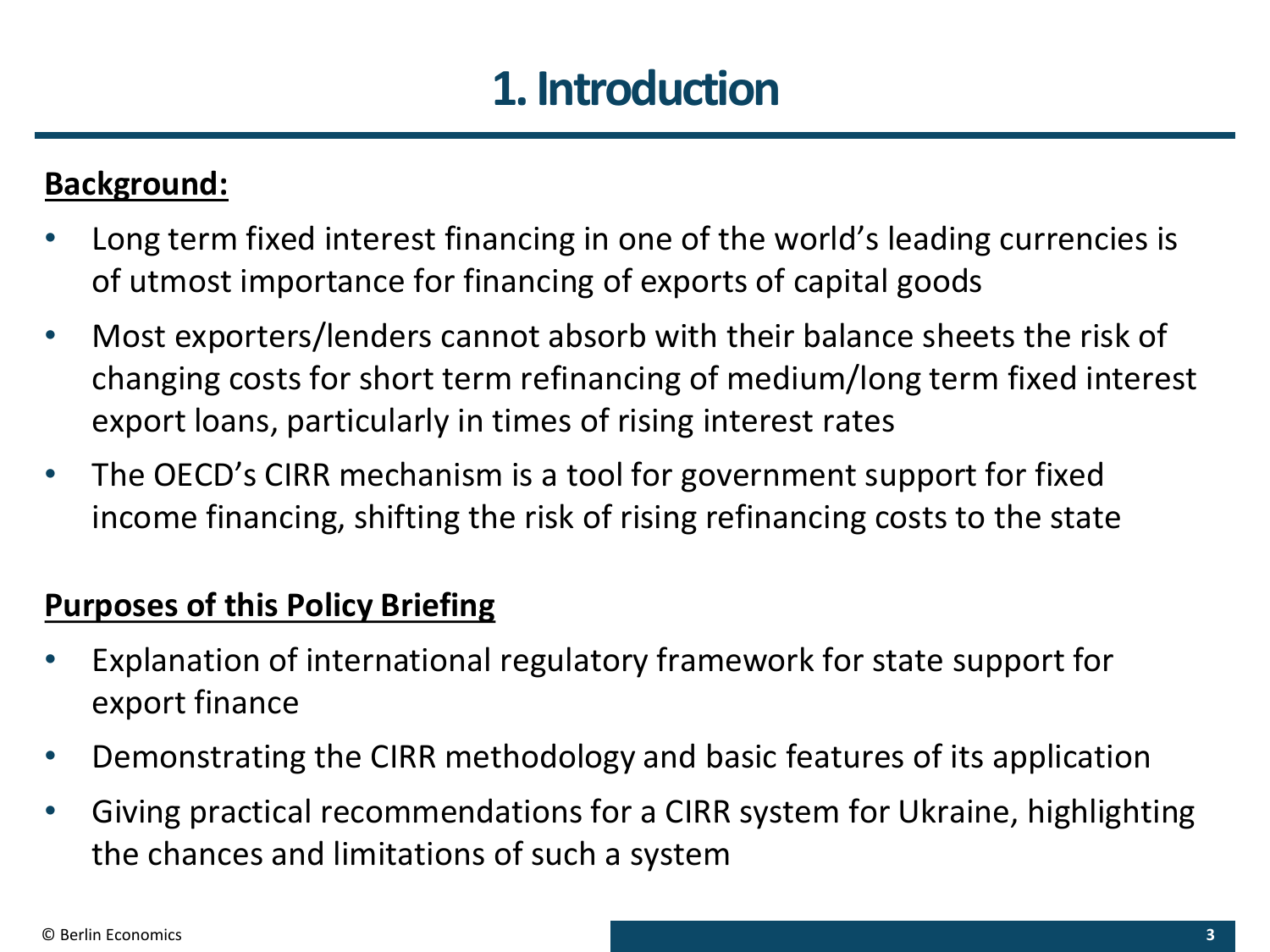## **2. Why interest support ?**

- $\triangleright$  International medium/long term deals are in most cases no longer initiated by exporters but by foreign investors/sponsors
- $\triangleright$  Deal origination requires the foreign buyer's conviction of the attractiveness of the exporter's products and of his financial offer
- $\triangleright$  No international competitiveness without comparable financial conditions
	- $\triangleright$  Length of repayment period
	- ➢ Interest rate
	- ➢ Contractual currency
- $\triangleright$  Winning of international orders usually only through public/private procurement tender procedures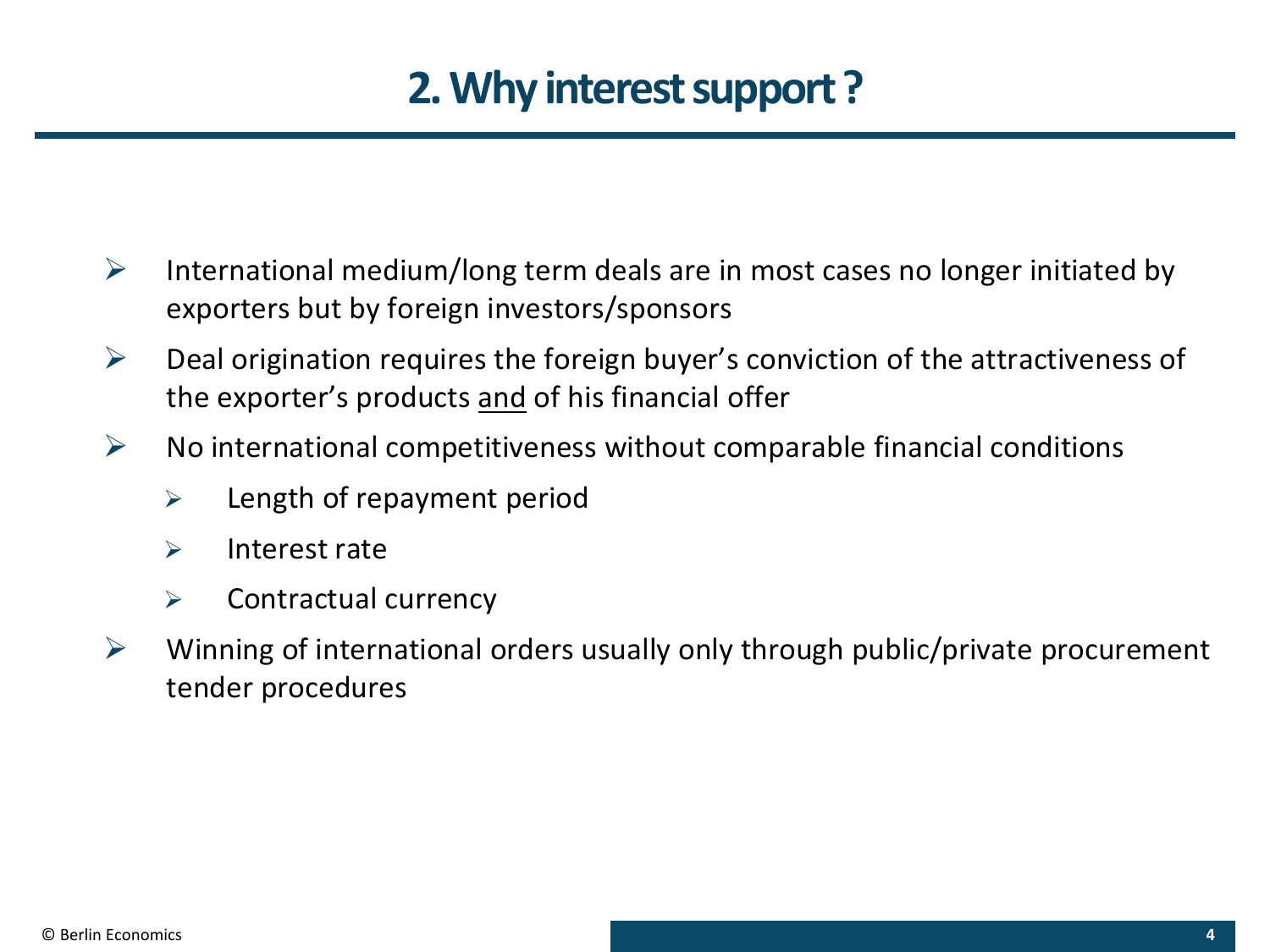## **3. International framework for official financial support**

- 1. World Trade Organisation (WTO), Agreement on Subsidies and Countervailing Measures (ASCM)
	- $\triangleright$  Prohibited are: "subsidies contingent, in law or in fact, whether solely or as one of several other conditions, upon export performance, including those illustrated in Annex 1" (Art 3 par. 1 lit. a) ASCM)
	- ➢ Annex 1 to the ASCM Agreement: **Illustrative list of prohibited Export Subsidies** offers **two permitted exceptions** from the general prohibition of export subsidies:
	- a) For **Export Credit Agency (ECA) support** in the form of **"pure cover":**
		- $\triangleright$  "lit. j): The provision by governments (or special institutions controlled by governments) of **export credit guarantee or insurance programmes**, of insurance or guarantee programmes against increases in the cost of exported products or of exchange risk programmes, **at premium rates which are inadequate to cover the long-term operating costs and losses of the programmes."**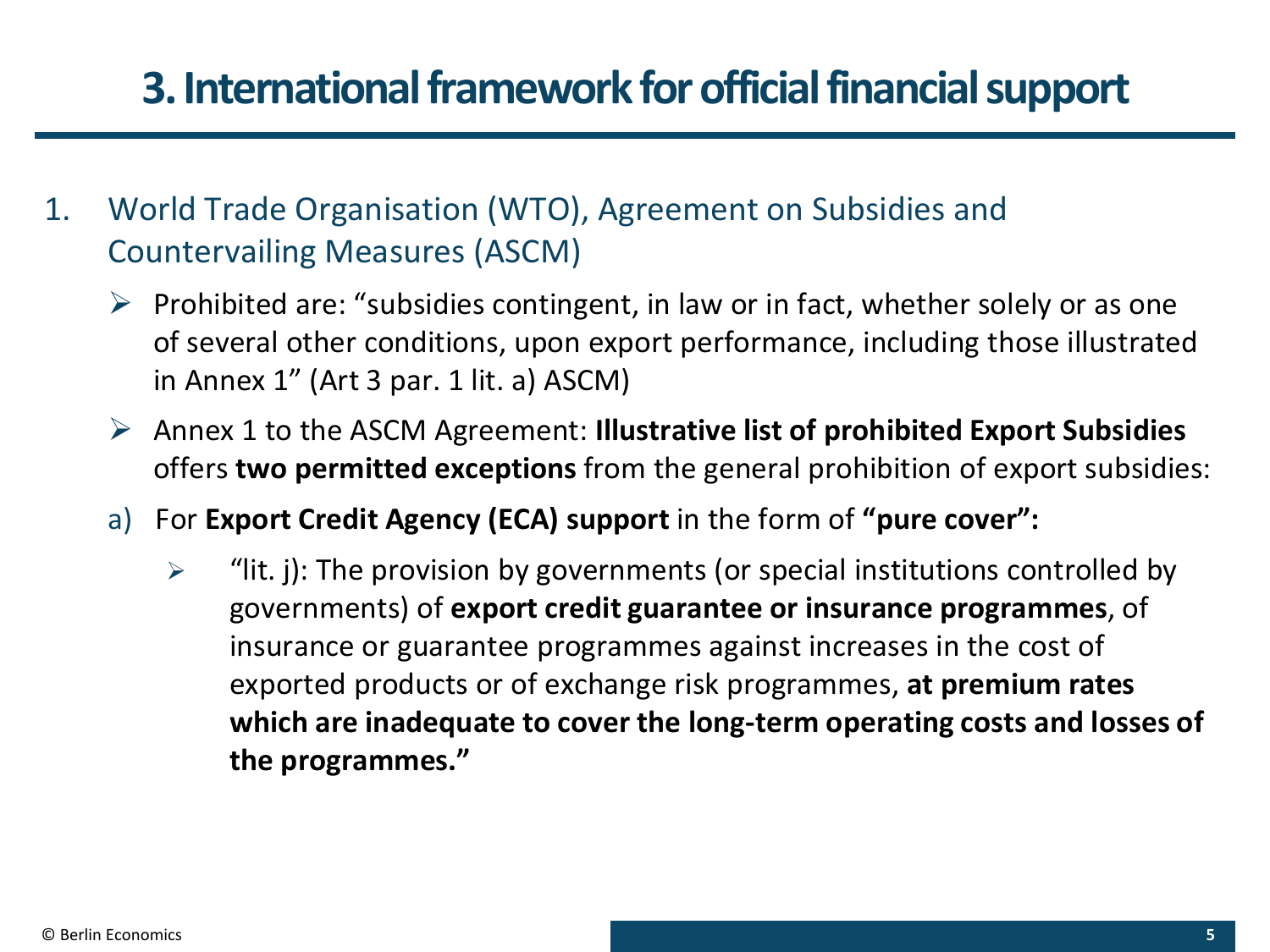### **International framework for official financial support**

- b) For official finance support through **direct lending** and/or **interest support**:
	- $\triangleright$  "lit. k): The grant by governments (or special institutions controlled by and/or acting under the authority of governments) of **export credits at rates below those which they actually have to pay for the funds so employed** (or would have to pay if they borrowed on international capital markets in order to obtain funds of the same maturity and other credit terms and denominated in the same currency as the export credit), or the **payment** by them **of all or part of the costs incurred by exporters or financial institutions in obtaining credits**, in so far as they are used to secure a material advantage in the field of export credit terms."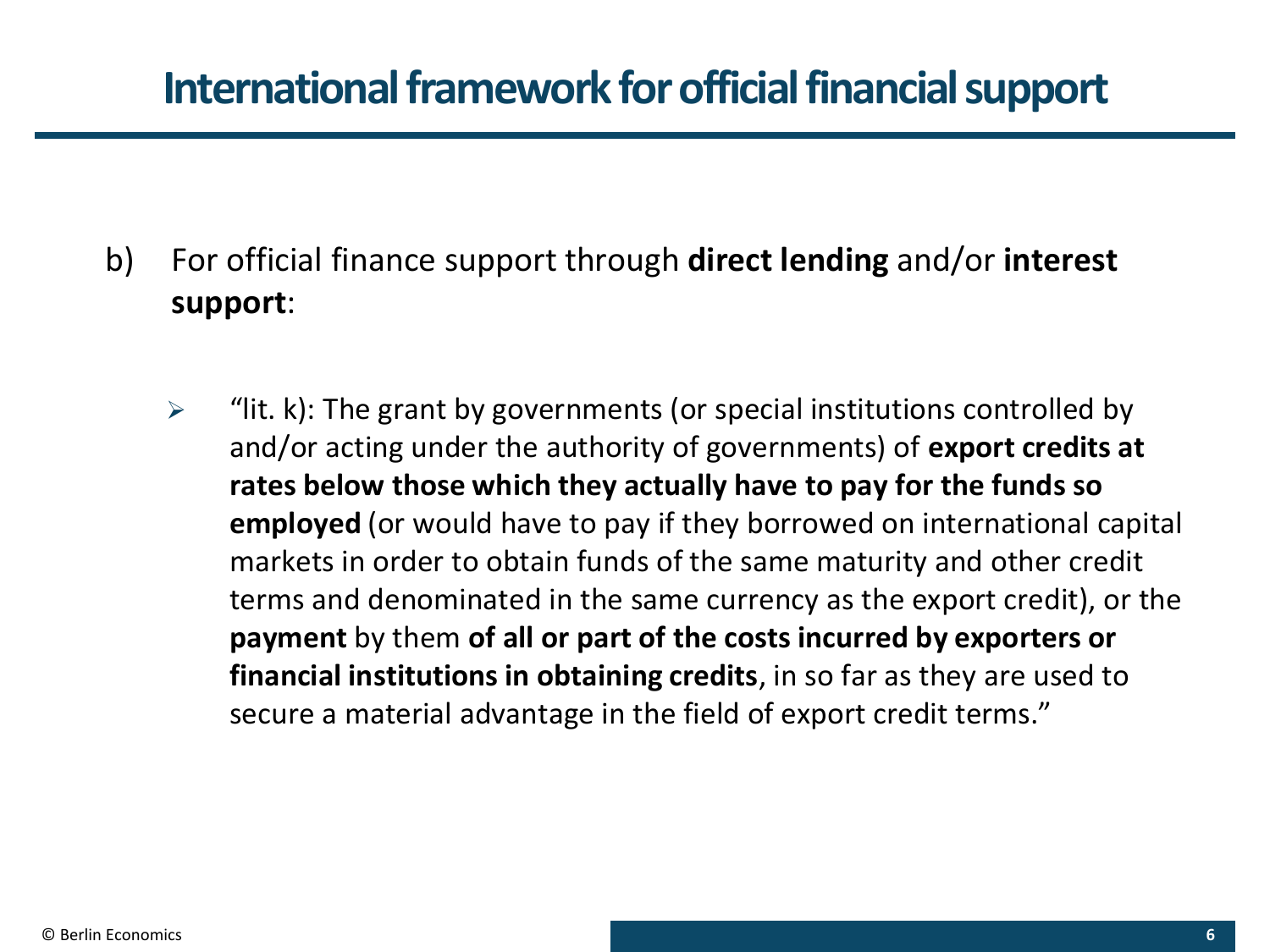### **International framework for official financial support**

➢ For official finance support through **direct lending** and/or **interest support**:

#### $\triangleright$  "lit. k) (continuation):

**Provided, however, that if a Member** is a party to an international undertaking on official export credits to which at least twelve original Members to this Agreement are parties as of 1 January 1979 (or a successor undertaking which has been adopted by those original Members)\*, or if in practice a Member **applies the interest rates provisions of the relevant undertaking, an export credit practice which is in conformity with those provisions shall not be considered an export subsidy prohibited by this Agreement."**

**\*** OECD Arrangement on officially supported Export Credits ("Consensus")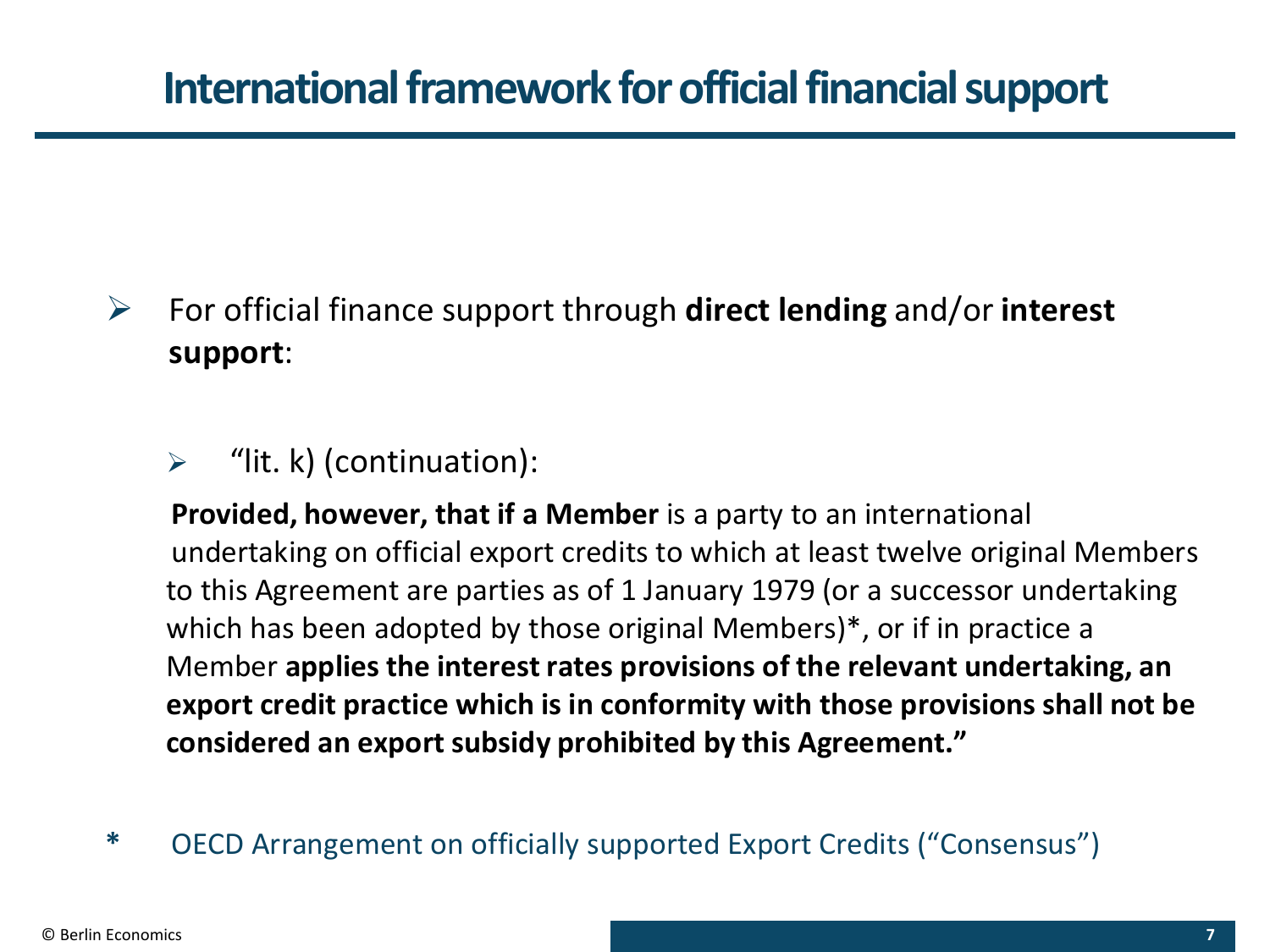### 2. OECD Arrangement on officially supported export credits ("Consensus")

- $\triangleright$  First issued 1963, current version: January 2020
- ➢ Participants: Australia, Canada, EU, Japan, Korea, New Zealand, Norway, Switzerland, Turkey, and USA
- $\triangleright$  Many non-Participant countries follow the OECD export credit discipline de facto or de jure
- ➢ OECD Consensus rules are **international best practice** for officially supported export credits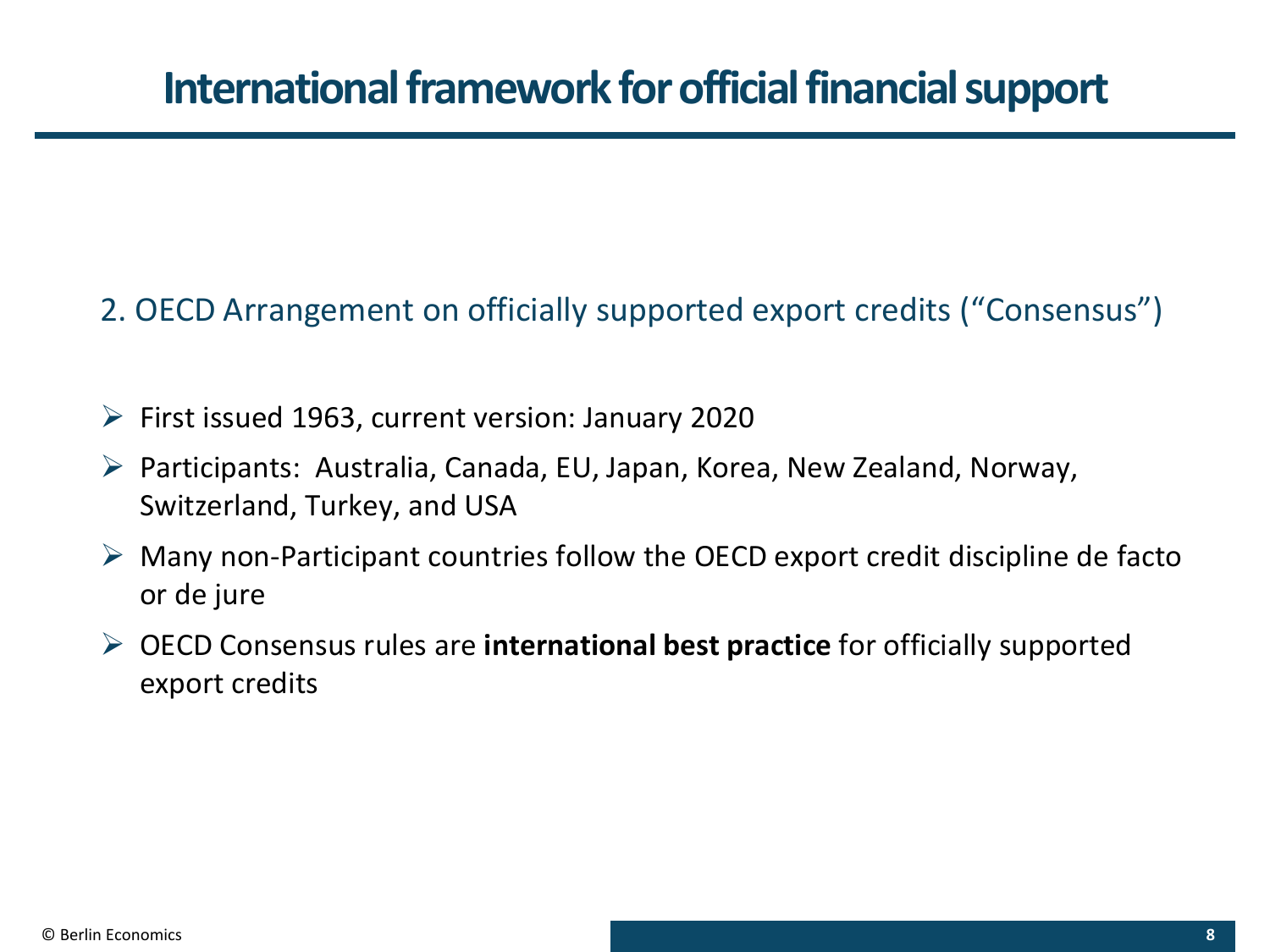#### 1. Definition of CIRR (Commercial Interest Reference Rate)

The CIRR rate is a fixed interest rate that the OECD sets for its member states on a monthly basis for a limited number of currencies as a minimum reference rate for officially supported financing of capital goods exports and related services. CIRR financing is not classified as a prohibited export subsidy and thus not in conflict with WTO/OECD rules.

#### 2. Basic features

- $\triangleright$  Risk based interest rates (plus fees) Art. 19 b), 21
- $\triangleright$  Referenced to funding cost of fixed interest rate finance in the domestic market of the currency concerned for first class foreign borrowers – Art. 19 a)
- $\triangleright$  Switching variable funding rates into long term stable fixed lending rates
- $\triangleright$  Shifting risk of interest rate fluctuations to the government
- $\triangleright$  CIRR rates shall not distort domestic competition conditions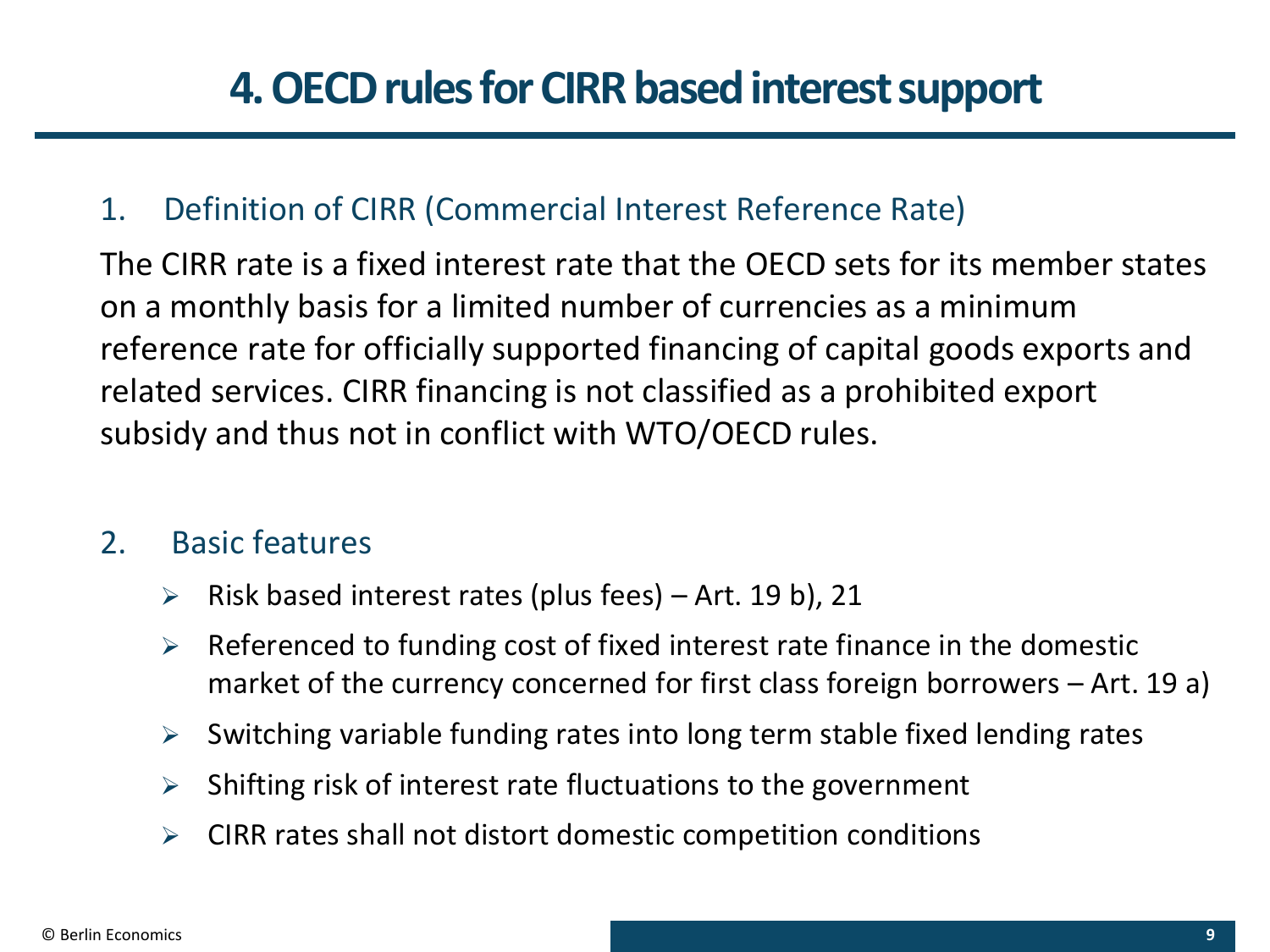### **OECD rules for CIRR based interest support**

- 3. CIRR methodology (Consensus Art. 19 and Annex XVI)
	- $\triangleright$  CIRR rates are fixed once per month and valid until the next fixing
	- $\triangleright$  The CIRR rate ("base rate") is increased by 100 basis points ("contract CIRR")
	- $\triangleright$  During contract negotiation the interest rate can be "reserved" for a period of no longer than 120 days; If the CIRR rate shall be reserved already at the time of the offer for the commercial contract, an additional margin of 20 basis points shall be added to the relevant CIRR ("offer CIRR")
	- $\triangleright$  It is not permitted to offer either CIRR or floating interest rate whatever is lower
	- $\triangleright$  In a case of a voluntary early repayment the borrower has to compensate the breakage costs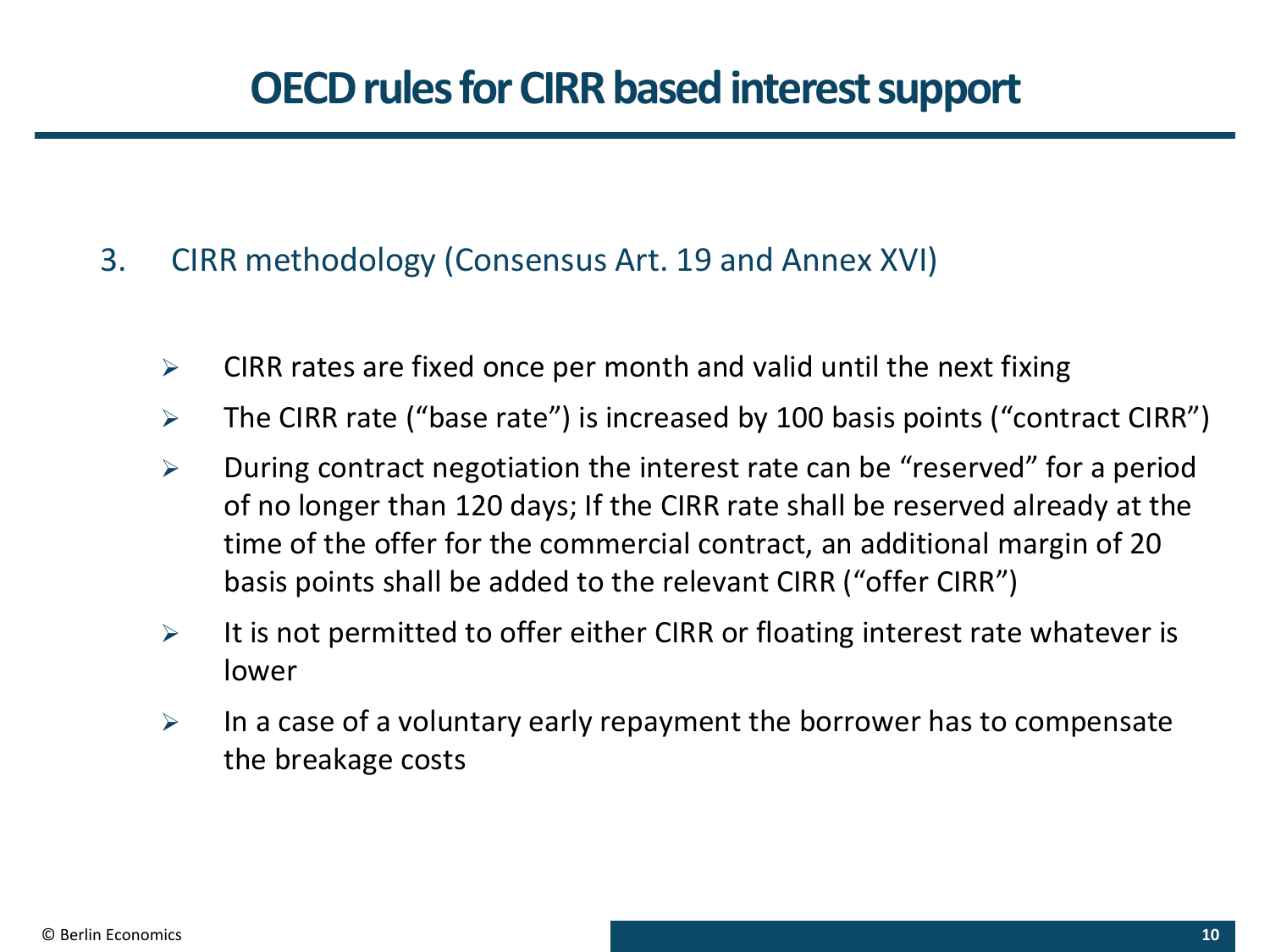### **5. Structure of a CIRR system**

- 1. CIRR System as a financing support offered by the government
	- $\triangleright$  CIRR financings are often called "government supported interest rate". This demonstrates that CIRR Systems always need an organisational and financial backing by the government of the exporter's/lender's State
	- $\triangleright$  CIRR financings are usually only offered for Exports of goods/services with substantial national content (national added value) or exports of high national interest
	- ➢ CIRR financings can be offered either by state owned banks or by private banks mandated by the state
	- $\triangleright$  CIRR financings are in most cases covered by the ECA against political/commercial non-payment risks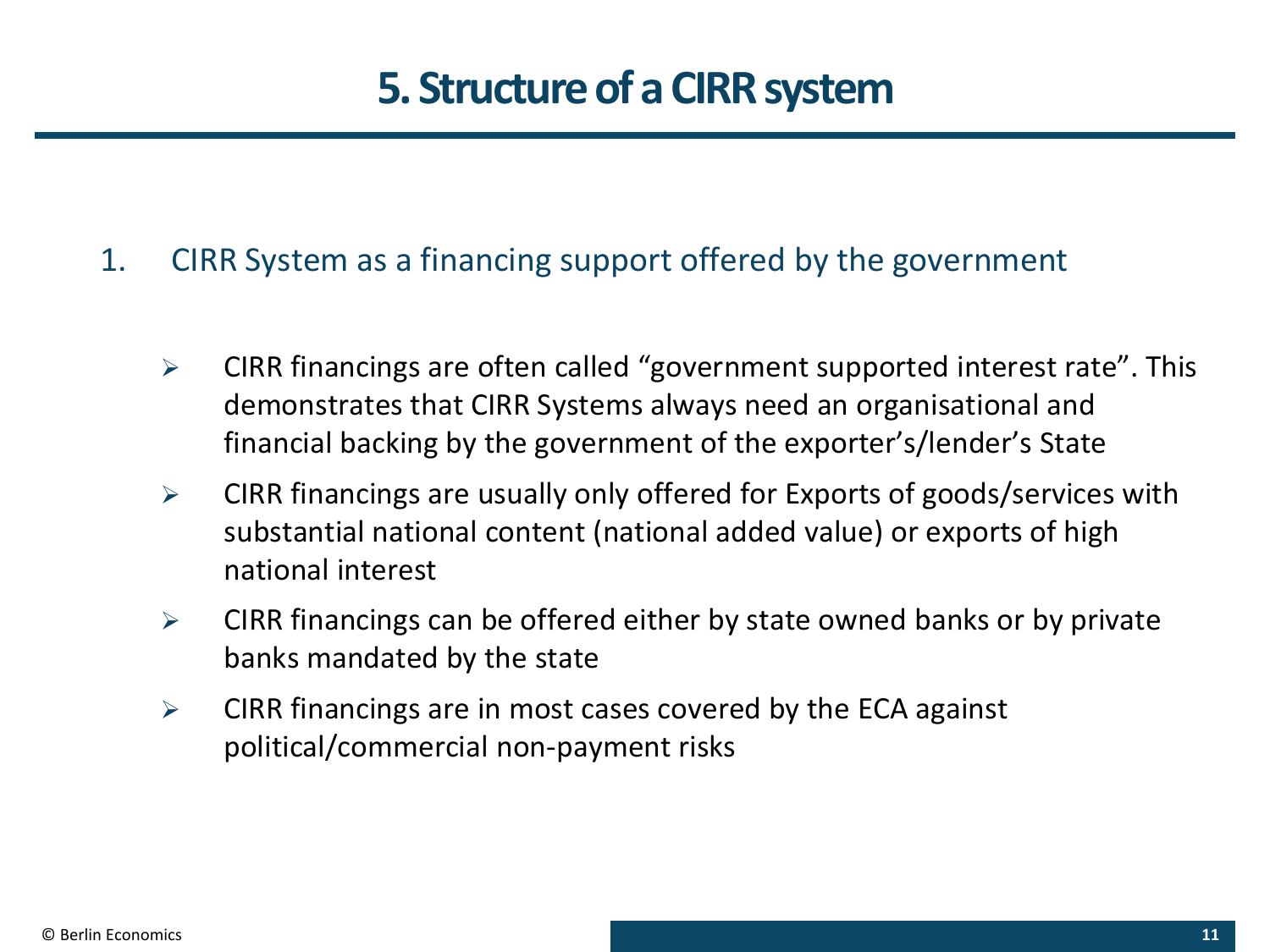### **Structure of a CIRR system**

- 2. Experience with existing CIRR-Systems
	- $\triangleright$  The state must create a financial compensation mechanism for possible future losses under CIRR financings
	- ➢ Special funds in the budget and in the medium term financial planning must be allocated for CIRR financing
	- $\triangleright$  In most countries the state has mandated one institution to manage the CIRR-System, e.g. KfW in Germany, SEK in Sweden, UKEF in UK, Simest in Italy
	- ➢ Since CIRR financing is a banking product, most governments have mandated a financial institution to manage CIRR
	- ➢ The CIRR-financing can either be a Buyers Credit or a Bank-to-Bank loan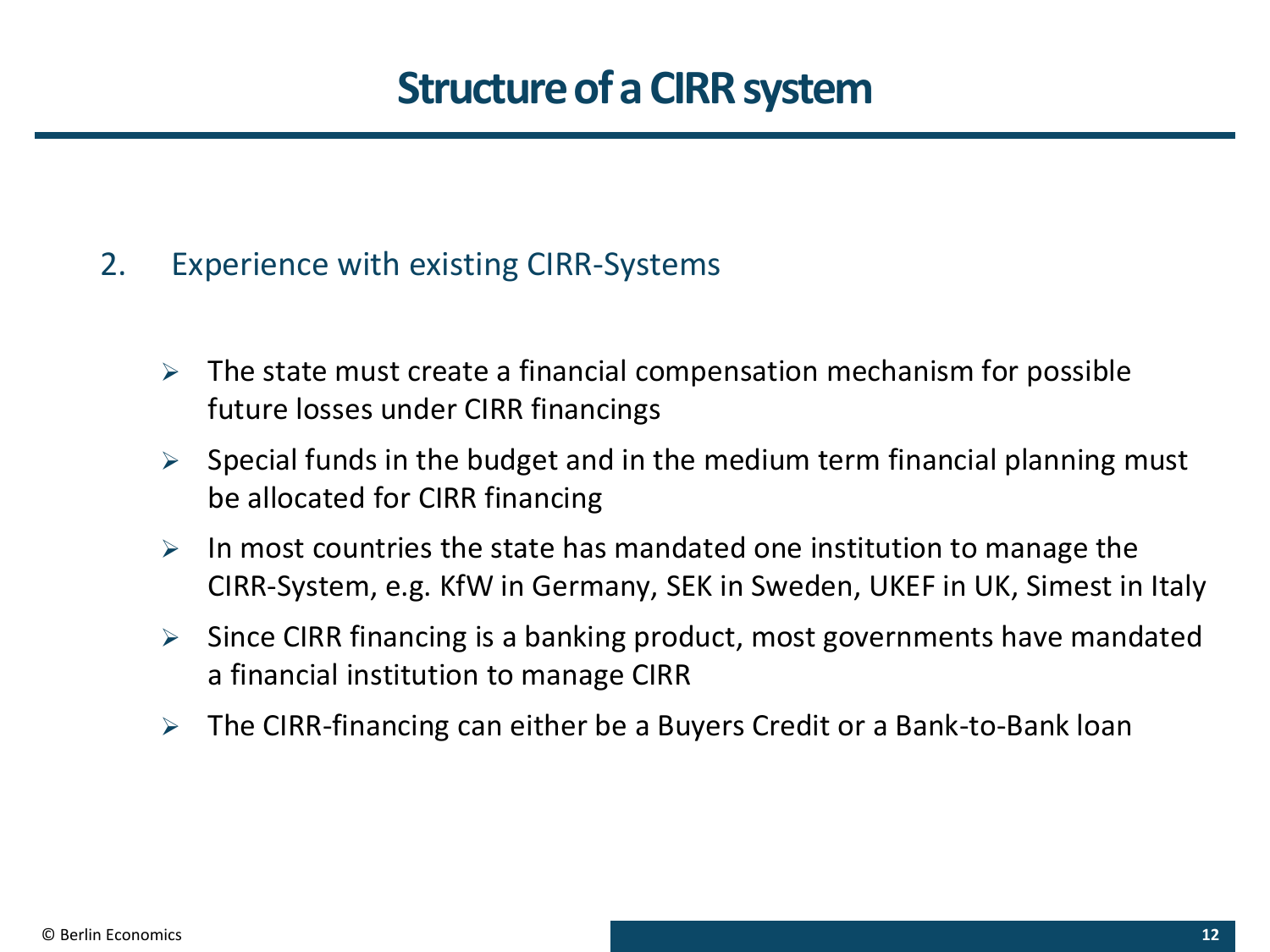## **6. Chances and limitations of a CIRR system**

1. CIRR financing can strengthen the export performance of selected Ukrainian exporters

- $\triangleright$  Long term fixed interest financing is a strong element for export success in international markets
- ➢ Availability of CIRR financing generates equal conditions across boundaries for financial offers for export transactions
- ➢ Availability of CIRR financing creates international competitiveness of Ukrainian exporters
- $\triangleright$  CIRR financings develop and modernise the know-how of all institutions involved in long term export finance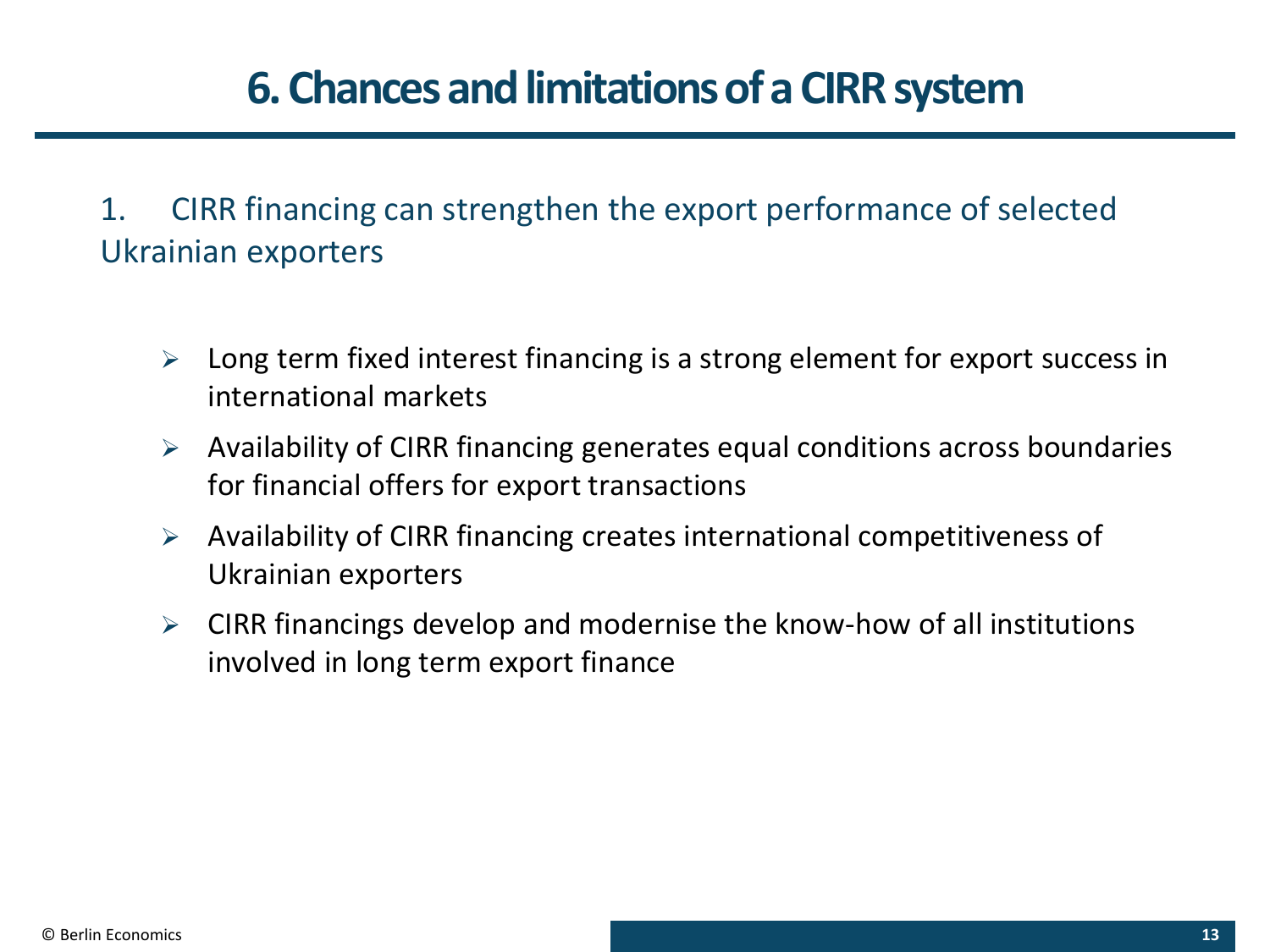### **Chances and limitations of a CIRR system**

2. CIRR financing is not a remedy for poor export performance on international markets

- ➢ CIRR is a suitable instrument for a (very) limited group of exporters only
- ➢ Public or private banks must be educated in using CIRR methodology
- $\triangleright$  CIRR is categorised as a subsidy and permitted only under clear and tight international rules
- $\triangleright$  CIRR can never be an instrument for an interest rate subsidisation in a wider scale and for a larger group of exporters/banks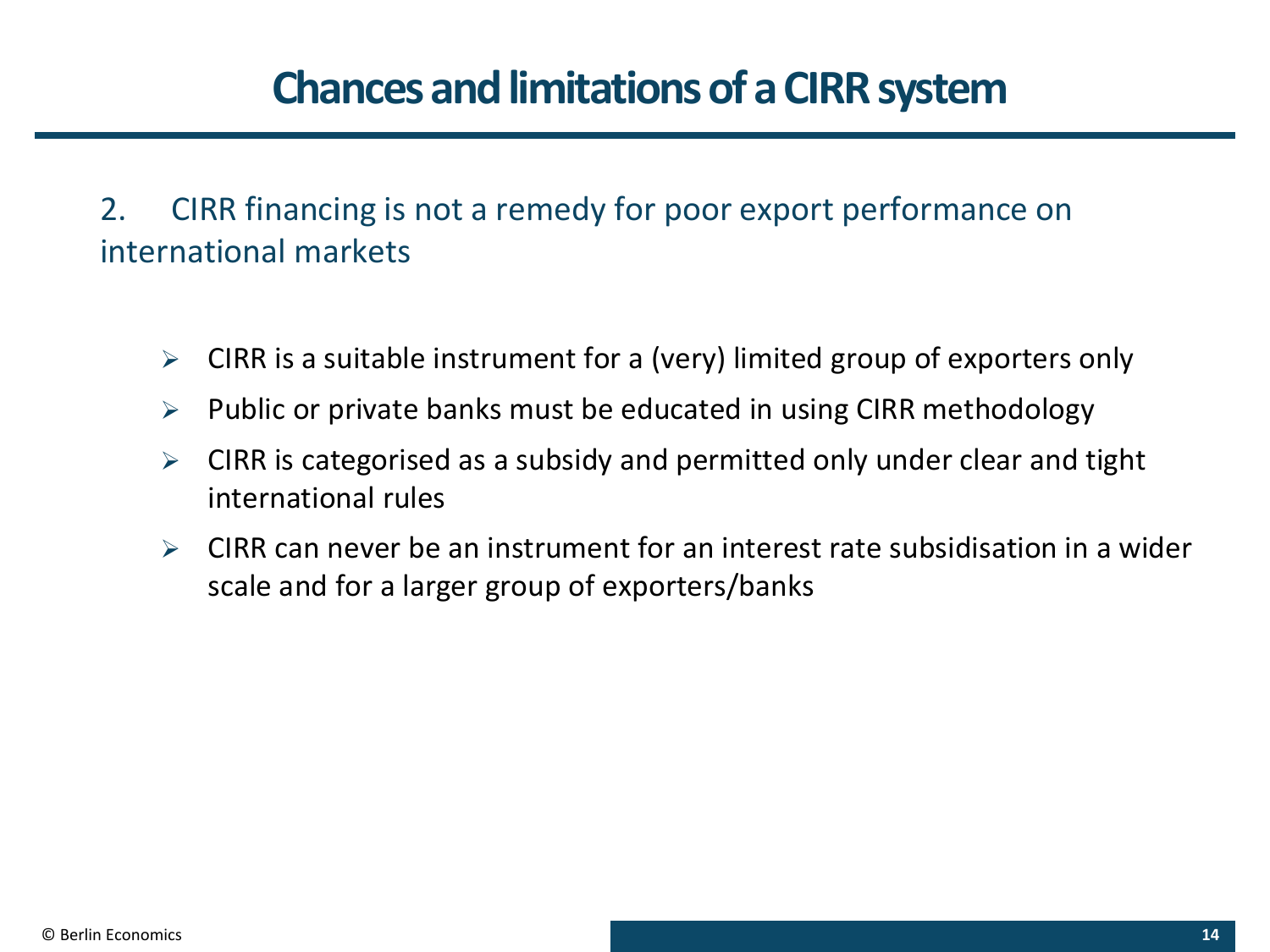### **Chances and limitations of a CIRR system**

- 3. CIRR financings are impossible without strong official financial and administrative support
	- ➢ Financial costs of public CIRR System will be (very) high, if
		- $\triangleright$  Floating refinancing costs are higher than "outside" interest rate of CIRR based export loan, and in particular, if
		- $\triangleright$  Interest rates rise during lifetime of the export loan
	- $\triangleright$  Institutional framework needs to be established
		- ➢ State Fund with financial means dedicated for CIRR financings' interest compensation
		- ➢ Organisational body for CIRR management
		- $\triangleright$  ECA with sufficient amount of share capital and/or state guarantee needed
		- $\triangleright$  ECA cover for long term CIRR based loans must be provided
	- ➢ Corruption Risk must effectively be condemned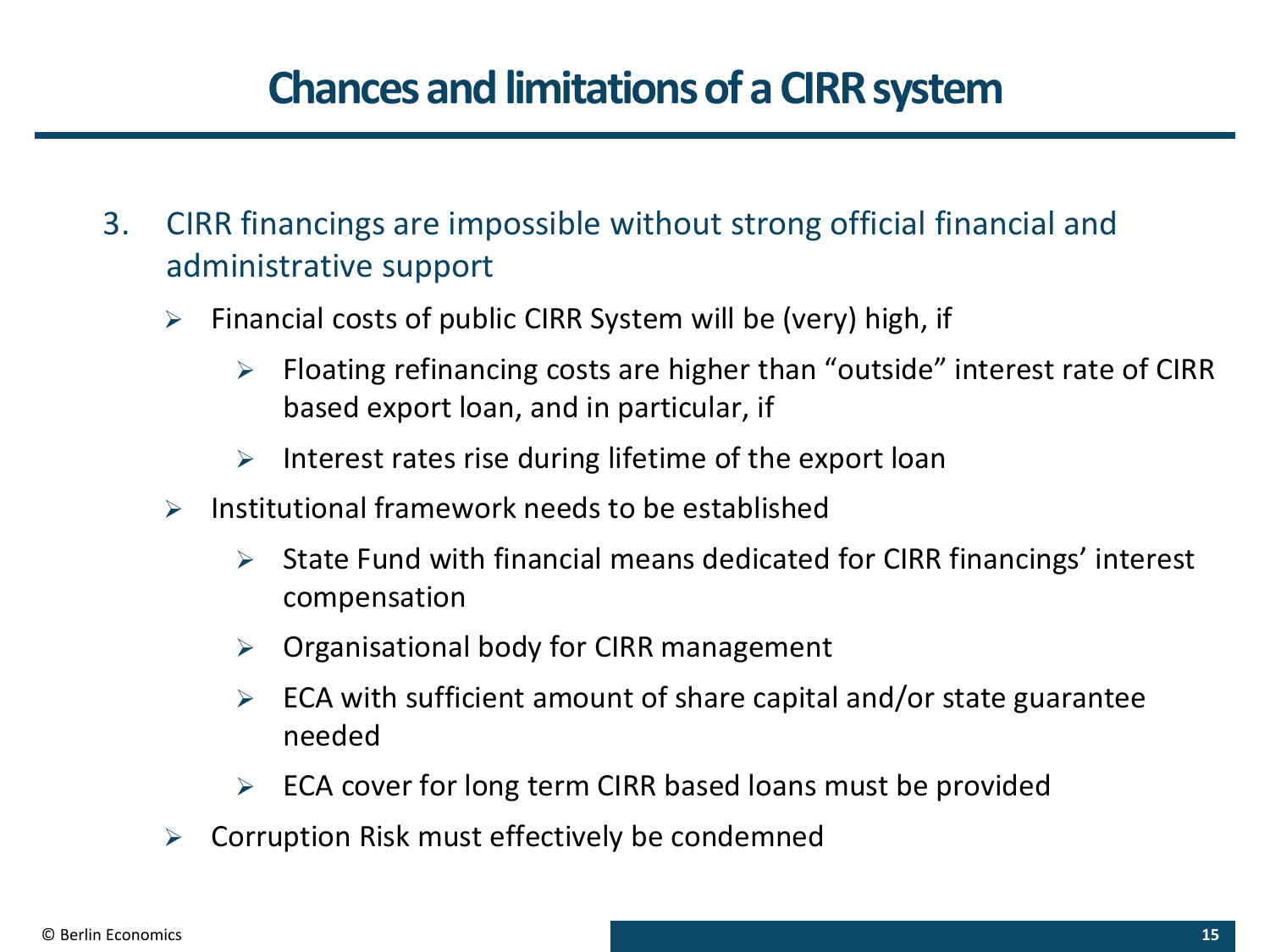### **7. Practical recommendations for a CIRR system**

- $\triangleright$  The CIRR system needs an administrator. This can be e.g. a state organisation, a public or private bank or an ECA
- $\triangleright$  A clear set or rules based on OECD CIRR methodology must be defined and strictly obeyed
- $\triangleright$  Financial model needed for calculation of budget risks and amount to be allocated within budget
- $\triangleright$  Operations may only start after allocation of a dedicated budget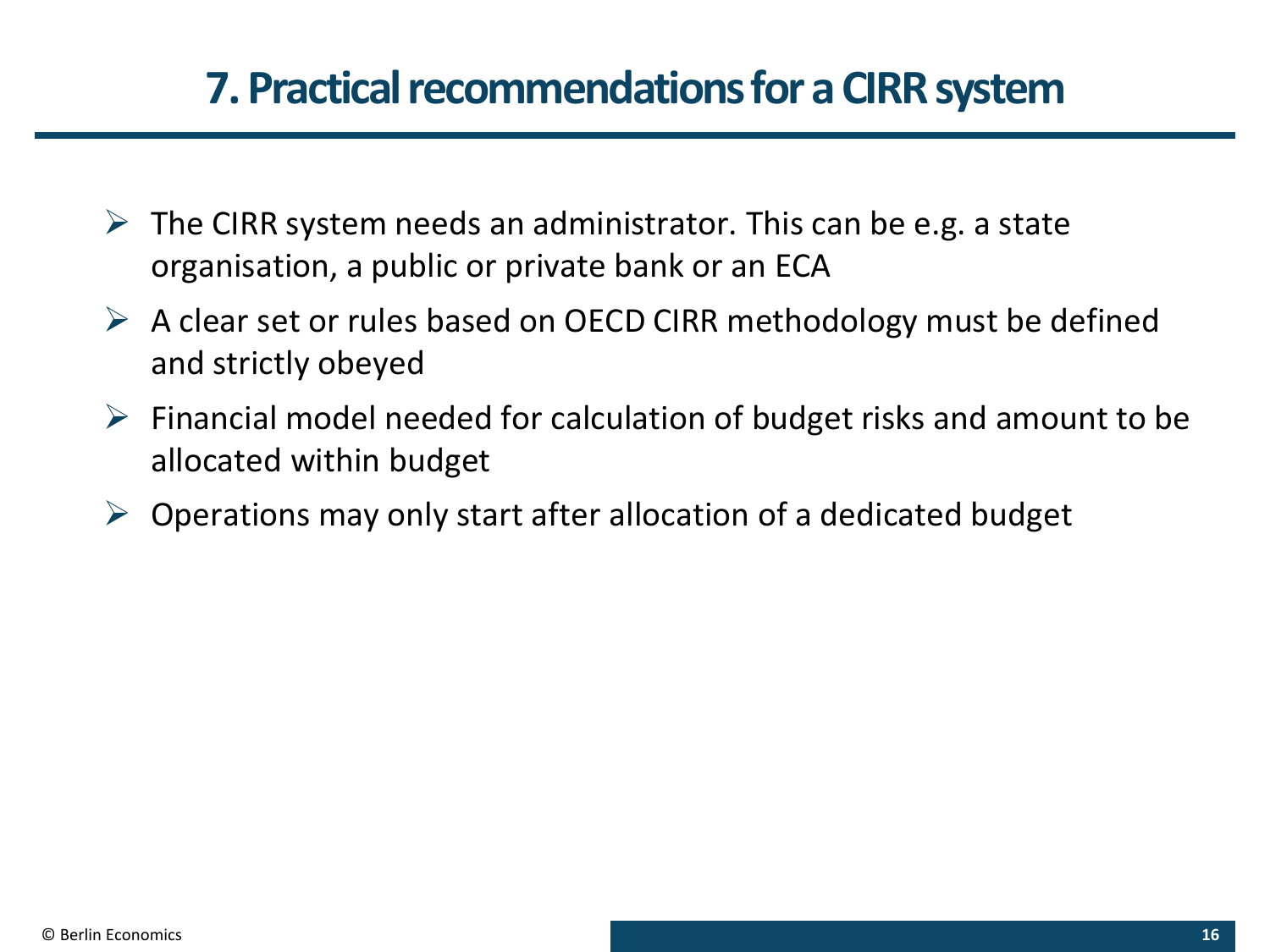### **7. Practical recommendations for a CIRR system**

- $\triangleright$  The system should be open for (all) commercial banks wishing to offer medium/long term CIRR based export financing
- $\triangleright$  Any distortion of competition must be avoided
- $\triangleright$  CIRR financing should be only offered if the payment risk is covered by the ECA. This guarantees:
	- $\triangleright$  Sound underwriting principles
	- ➢ Risk based pricing of export credit guarantee cover
- $\triangleright$  Effectiveness, financial results, orderly administration and fulfilment of objectives must be regularly audited